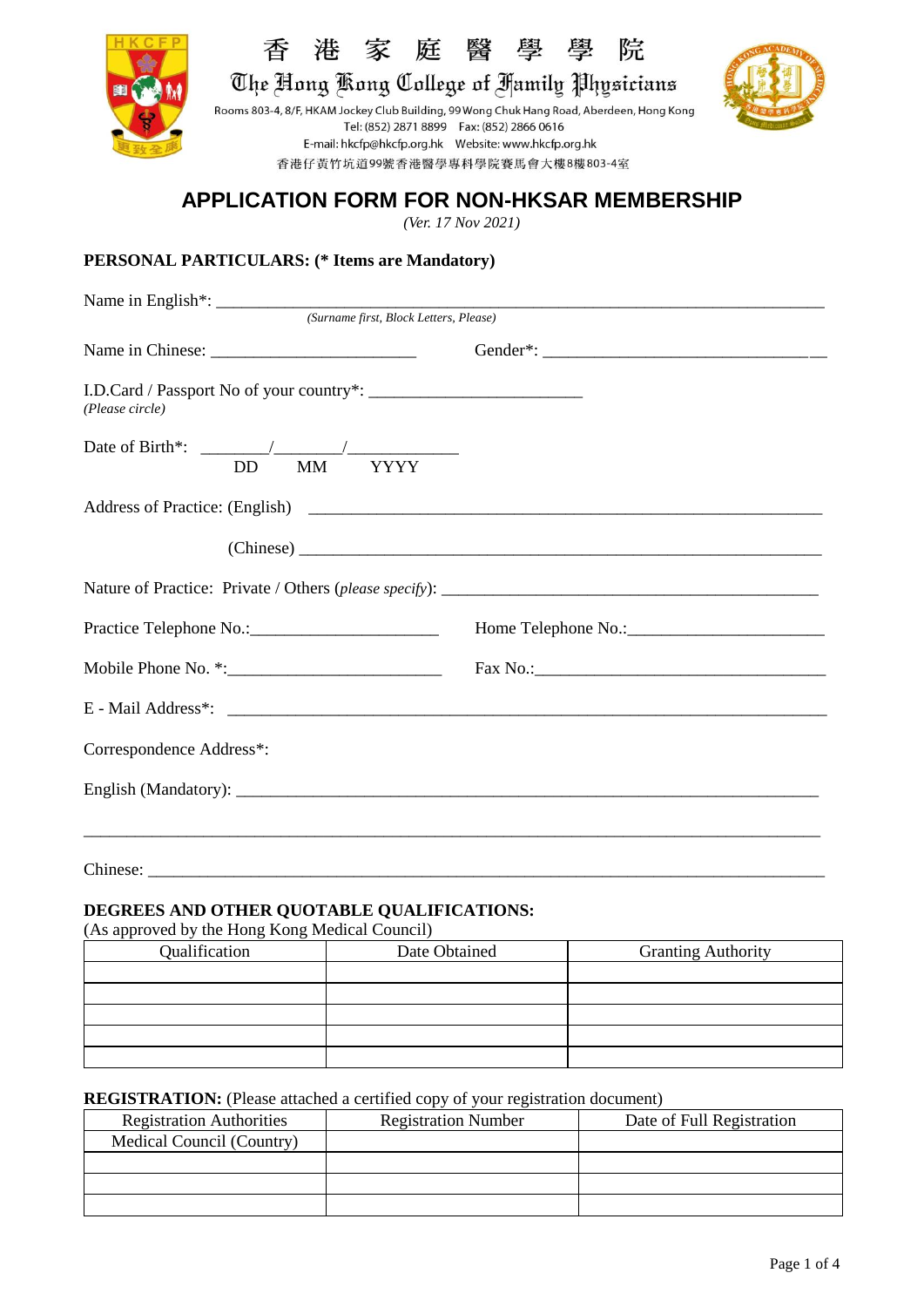### **CURRENT APOINTMENTS/PRACTICE:**

(Please include details such as specialty, type of practices, name of supervising consultant, if any)

**\_\_\_\_\_\_\_\_\_\_\_\_\_\_\_\_\_\_\_\_\_\_\_\_\_\_\_\_\_\_\_\_\_\_\_\_\_\_\_\_\_\_\_\_\_\_\_\_\_\_\_\_\_\_\_\_\_\_\_\_\_\_\_\_\_\_\_\_\_\_\_\_\_\_\_\_\_\_\_\_\_\_\_\_\_\_\_ \_\_\_\_\_\_\_\_\_\_\_\_\_\_\_\_\_\_\_\_\_\_\_\_\_\_\_\_\_\_\_\_\_\_\_\_\_\_\_\_\_\_\_\_\_\_\_\_\_\_\_\_\_\_\_\_\_\_\_\_\_\_\_\_\_\_\_\_\_\_\_\_\_\_\_\_\_\_\_\_\_\_\_\_\_\_\_**

## **PARTICULARS OF ACADEMIC ACHIEVEMENTS:**

Research: \_\_\_\_\_\_\_\_\_\_\_\_\_\_\_\_\_\_\_\_\_\_\_\_\_\_\_\_\_\_\_\_\_\_\_\_\_\_\_\_\_\_\_\_\_\_\_\_\_\_\_\_\_\_\_\_\_\_\_\_\_\_\_\_\_\_\_\_\_\_\_\_\_\_\_\_\_\_

Publications, including theses and prize essays: \_\_\_\_\_\_\_\_\_\_\_\_\_\_\_\_\_\_\_\_\_\_\_\_\_\_\_\_\_\_\_\_

Experience in teaching: \_\_\_\_\_\_\_\_\_\_\_\_\_\_\_\_\_\_\_\_\_\_\_\_\_\_\_\_\_\_\_\_\_\_\_\_\_\_\_\_\_\_\_\_\_\_\_\_\_\_\_\_\_\_\_\_\_\_\_\_\_\_\_\_\_\_\_

Scholarship and prizes:

# **PARTICULARS OF MEMBERSHIP OF MEDICAL OR RELATED ORGANIZATIONS:**

\_\_\_\_\_\_\_\_\_\_\_\_\_\_\_\_\_\_\_\_\_\_\_\_\_\_\_\_\_\_\_\_\_\_\_\_\_\_\_\_\_\_\_\_\_\_\_\_\_\_\_\_\_\_\_\_\_\_\_\_\_\_\_\_\_\_\_\_\_\_\_\_\_\_\_\_\_\_\_\_\_\_\_\_\_\_\_\_\_\_\_\_\_\_\_

\_\_\_\_\_\_\_\_\_\_\_\_\_\_\_\_\_\_\_\_\_\_\_\_\_\_\_\_\_\_\_\_\_\_\_\_\_\_\_\_\_\_\_\_\_\_\_\_\_\_\_\_\_\_\_\_\_\_\_\_\_\_\_\_\_\_\_\_\_\_\_\_\_\_\_\_\_\_\_\_\_\_\_\_\_\_\_\_\_\_\_\_\_\_\_

\_\_\_\_\_\_\_\_\_\_\_\_\_\_\_\_\_\_\_\_\_\_\_\_\_\_\_\_\_\_\_\_\_\_\_\_\_\_\_\_\_\_\_\_\_\_\_\_\_\_\_\_\_\_\_\_\_\_\_\_\_\_\_\_\_\_\_\_\_\_\_\_\_\_\_\_\_\_\_\_\_\_\_\_\_\_\_\_\_\_\_\_\_\_\_

Please indicate in details the following if applicable:

- (i) Previous criminal record or current criminal investigation in any jurisdiction.
- (ii) Previous medical council disciplinary record or equivalent in any jurisdiction.
- (iii) Current medical disciplinary investigation or proceedings in any jurisdiction.

I desire to become a Non-HKSAR Member of the Hong Kong College of Family Physicians, and I hereby give an undertaking that, on admission to the Hong Kong College of Family Physicians, I will:-

- (i) uphold and promote to the best of my ability the aims and objectives of the College;
- (ii) observe and comply with the provisions of the Articles of Association and such Regulations and Bye-laws of the College as may from time to time be in force; and
- (iii) undertake and continue approved post-graduate study while I remain a member of the College.

I declare that:-

- (i) I have not practised in Hong Kong SAR for more than one year;
- (ii) I undertake to inform the College as soon as I resume remunerative medical practice in Hong Kong SAR; and
- (iii) I will keep the College updated with my address for correspondence.

I hereby enclose a cheque of HK\$360.00 being subscription fee for the year

**I consent the Hong Kong College of Family Physicians (HKCFP) using, holding, storing and disclosing my personal data for all academic and administrative purposes under HKCFP's Personal Data (Privacy) Policy which is accessible at [www.hkcfp.org.hk.](../2017/www.hkcfp.org.hk)**

Date: \_\_\_\_\_\_\_\_\_\_\_\_\_\_\_\_\_\_\_\_\_\_\_\_\_\_\_\_\_\_\_ Signature: \_\_\_\_\_\_\_\_\_\_\_\_\_\_\_\_\_\_\_\_\_\_\_\_\_\_\_\_\_\_\_\_\_\_

*Please return this form to: The Hon. Secretary, The Hong Kong College of Family Physicians, Rm803-804, HKAM Jockey Club Bldg., 99 Wong Chuk Hang Road, Aberdeen, Hong Kong with:*

- *2 passport size photos*
- *A cheque for your entrance and subscription fee payable to "The Hong Kong College of Family Physicians" which will be returned in case of unsuccessful application*
- *a copy of your graduation certificate*
- *A copy of your country ID Card or Passport.*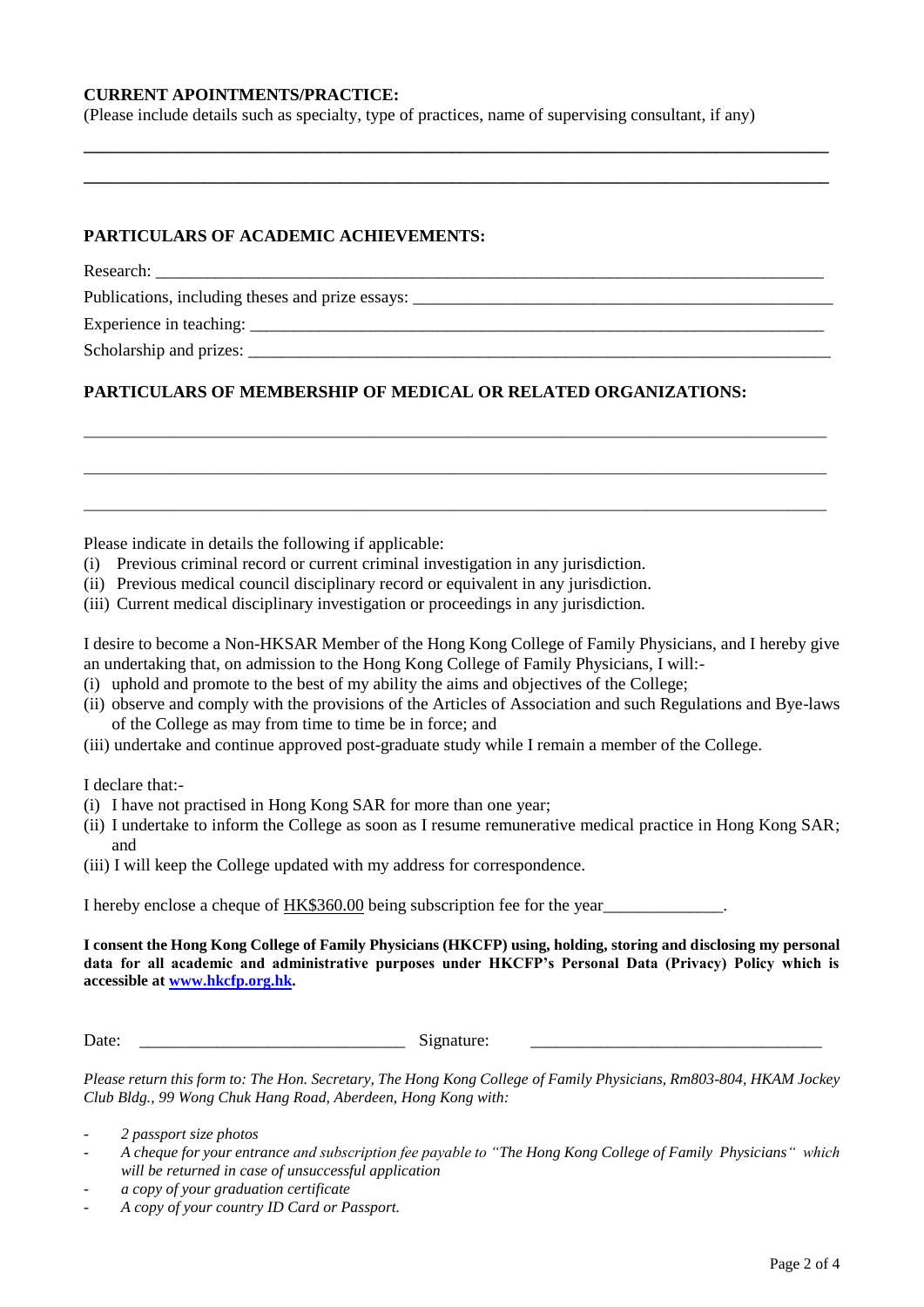# **For Official Use Only**

|                                                     | HKS FOR THE STATE OF THE STATE OF THE STATE OF THE STATE OF THE STATE OF THE STATE OF THE STATE OF THE STATE O | paid |  |  |  |
|-----------------------------------------------------|----------------------------------------------------------------------------------------------------------------|------|--|--|--|
| Recommended/Not recommended by Membership Committee |                                                                                                                |      |  |  |  |
| Signed:                                             | Date:                                                                                                          |      |  |  |  |
| Membership Committee                                |                                                                                                                |      |  |  |  |
| Approved by the Council on _____                    |                                                                                                                |      |  |  |  |